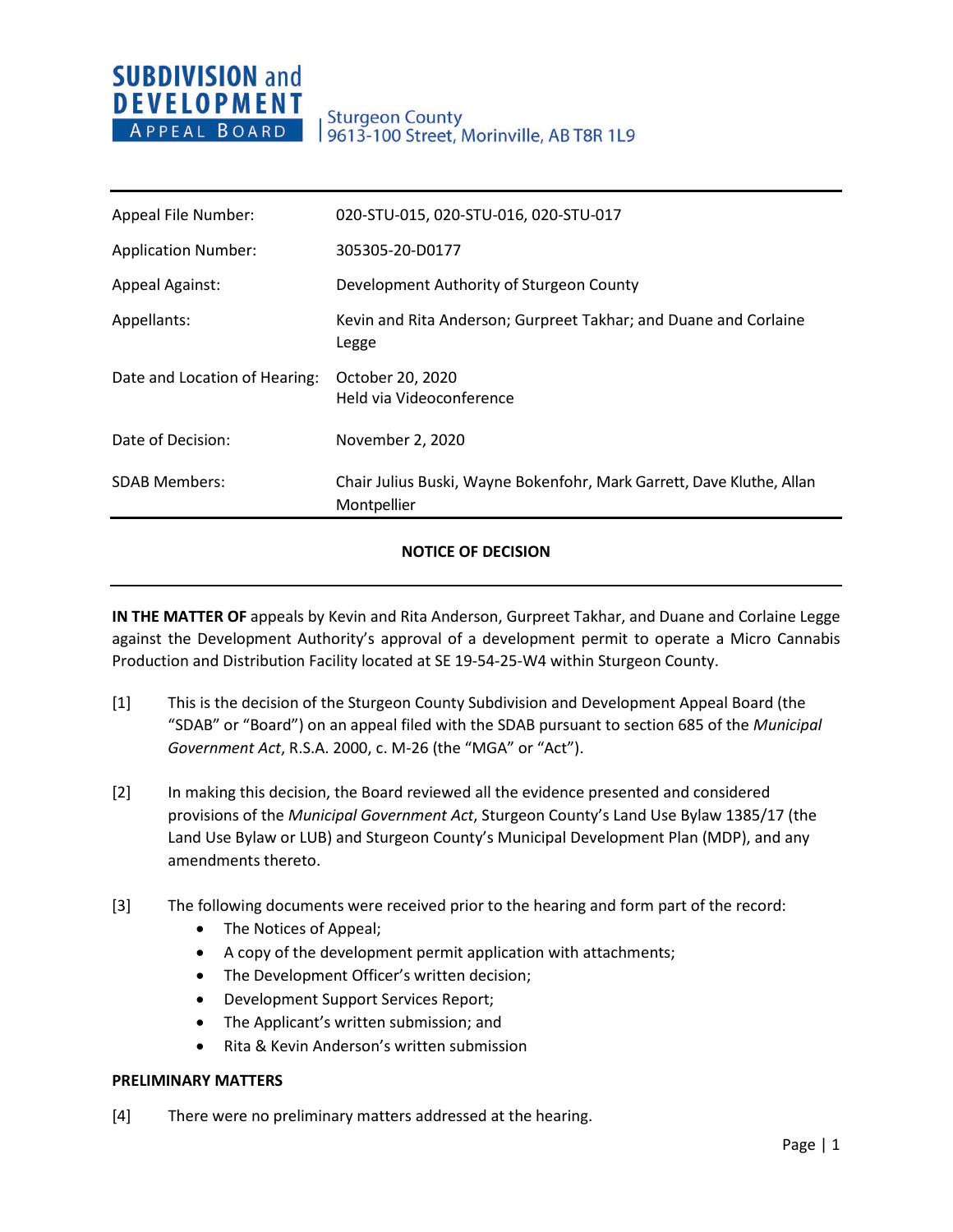**Sturgeon County** 9613-100 Street, Morinville, AB T8R 1L9

#### **PROCEDURAL MATTERS**

- [5] The appeal was filed on time and in accordance with section 686 of the MGA.
- [6] There were no objections to the proposed hearing process as outlined by the Chair. The Appellants agreed to proceed with the hearing via videoconference as permitted by the Meeting Procedures (COVID-19) Suppression Regulation.
- [7] There were no objections to the composition of the Board hearing the appeal.
- [8] The Board is satisfied that it has jurisdiction to deal with this matter.

#### **ISSUES**

- [9] The Appellants raised the following grounds of appeal:
	- Emission of odours
	- Disruption of adjacent neighbours' properties
	- Increased traffic and possible criminal activity
	- Potential decrease in neighbouring property values
	- Increased security at the site may result in addition floodlights/spotlights in neighbouring homes

### **RECOMMENDATION OF THE DEVELOPMENT AUTHORITY**

Carla Williams, representative for the Development Authority, provided a presentation which outlined the Development Authority's approval of development permit application 305305-20-D0177 for the following reasons:

- [10] The proposal aligns with the MDP related to Economic Health by promoting small business. The land is located within Neighbourhood G, the urban-rural fringe, which experiences development pressures and is included as part of the St. Albert annexation area. The proposed use encourages business creation and is providing for job opportunities. Small businesses are a vital economic contributor and provide residents with a variety of lifestyle opportunities. Cannabis production is an activity that has similarities to agricultural uses carried out in greenhouses, typically located within the AG - Agriculture district.
- [11] County Council amended the Land Use Bylaw in 2019 to allow for Micro Cannabis Production and Distribution, as a discretionary use on AG lands. To determine suitability of the proposed development, the Development Authority must examine the subject site, the adjacent land uses, and review the proposed development for additional requirements and planning considerations.
- [12] The City of St. Albert was notified of the proposed development within their annexation area and they did not appeal the decision of the Development Authority. The City's Land Use Bylaw includes a Cannabis Production and Distribution Facility (larger scale), as a discretionary use within Commercial and Industrial Service Land Use District. The City's Bylaw does not allow for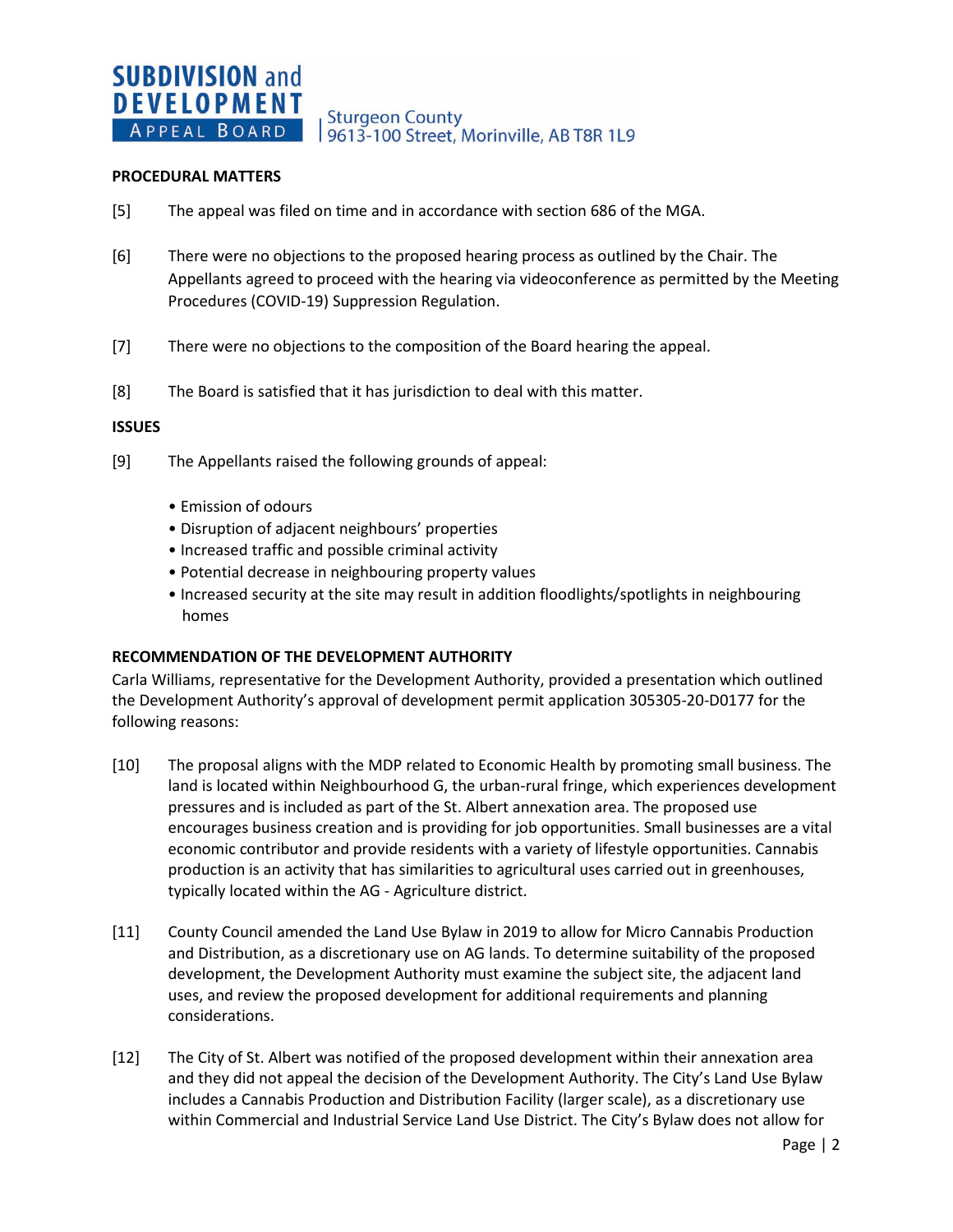agriculture type uses and does not include a Micro Cannabis Facility. As part of the annexation process, the City may amend their Bylaw to allow for an agricultural land use district to accommodate existing land uses.

- [13] The land surrounding the facility is districted as AG Agricultural and the closest dwelling is approximately 345 metres from the exterior walls of the proposed facility. The property directly to the north operates an approved Landscaping Contractor Services. There are no provincial healthcare facilities or schools within 150 metres from the proposed facility.
- [14] The existing buildings meet the minimum required setbacks. The outdoor lighting is to remain the same; no additional lights are to be installed.
- [15] Aerial photos show trees aligning the majority of the frontage of the property. No exterior storage is permitted; therefore, additional screening or landscaping was not considered necessary.
- [16] A noise impact assessment was not required by the Development Authority as the property is a 122-acre parcel and the buildings to be used for the operation are located in a central location on the parcel, at least 200 metres from any property line. Therefore, noise from the buildings is not anticipated to have a negative impact on surrounding properties.
- [17] Traffic generated by four employees and the transporting of the product by pick-up truck is anticipated to be less than traffic permitted for the operation of a home-based business (HBB) level 3. An HBB Level 3 allows for three commercial vehicles, three trailers, four non-resident employees and up to ten vehicle visits per 24 hours.
- [18] A Road Use Agreement is a condition of the development permit to ensure Range Road 255 is maintained to its current standard and for any necessary dust control.
- [19] The proposed security measures are considered adequate for County requirements. A security plan must be submitted as part of the licensing application subject to the *Cannabis Act*. In accordance with the Act, security requirements are less stringent for a micro facility as compared to a larger production facility. Part 4 of the *Cannabis Regulations* establishes requirements pertaining to physical security measures, in order to ensure that a license holder's site is adequately secured and safeguarded at all times to protect public safety and to minimize the risks of diversion. As per subsection 74(b) of the *Cannabis Regulations,* the site must be surrounded by a physical barrier that prevents unauthorized access. The physical barrier should be continuous, and it should surround the entire site. A site perimeter can consist of a fence line or exterior building wall. The 122-acre parcel has barbed wire fencing on the east, north, and south borders of the property. Should the federal government require additional fencing, the applicant has indicated that it will be installed as per their requirements.
- [20] The appeal noted a valid concern regarding odour from the facility. The applicant has indicated that he would be installing carbon filters to minimize odour. Activated carbon works by the contaminated air stream passing through the activated carbon. Carbon is porous and has a large surface area, which allows the carbon to absorb the odorous chemicals in the air stream. The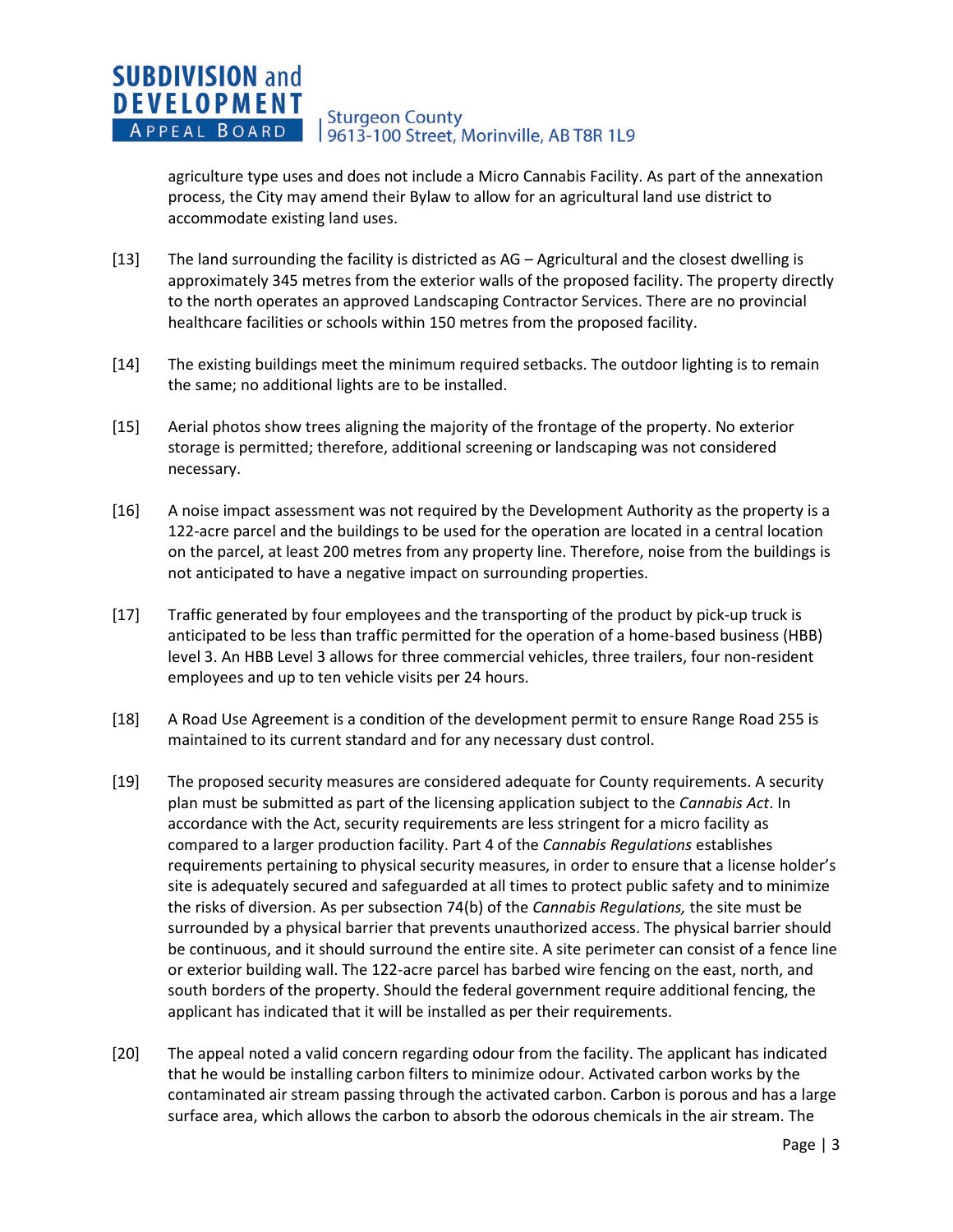applicant also plans to freeze-dry at the time of harvesting rather than to hang-dry, helping to alleviate odours. Also, Part 5, section 85(1) of Good Production Practices/General Requirements, SOR/2019-206, states, *any building or part of a building where cannabis or anything that will be used as an ingredient is produced, packaged, labelled, stored or tested must be equipped with a system that* 

*a) filters air to prevent the escape of odors associated with cannabis plant material to the outdoors;* 

*b) provides natural or mechanical ventilation with sufficient air exchange to provide clean air and to remove unclean air in order to prevent the contamination of the cannabis.* 

- [21] The applicant is also installing air purifiers, which are not mandated by federal legislation, in the cultivation area to scrub the area of bacteria, spores, mites, and other potential pests. These units also scrub the air of pollutants, including odour. Since odours are difficult to quantify objectively in terms of strength or character, setting regulatory standards is challenging.
- [22] An appeal noted a concern that the cannabis facility may have an impact on property values. The County's Assessment Services Department indicated that they do not have an example of any sale of property where there was an adjacent cannabis operation and there is no data to conclusively determine how such a facility would affect the value of nearby properties.
- [23] The development, as proposed, meets the definition of a Micro Cannabis Production and Distribution Facility, and meets the regulations of section 6.3B of the Land Use Bylaw, and therefore the application was approved.

## **SUMMARY OF APPELLANT GURPREET TAKHAR'S POSITION**

- [24] The Appellant has reviewed the submissions and is not convinced that the measures being taken to control the potential smell emitting from the facility will eliminate it completely.
- [25] There is concern that if this development is approved, when the land is annexed by the City of St. Albert, the Land Use may change which may allow for the facility to grow with no avenues of recourse for neighbouring land owners with regard to nuisance issues.
- [26] There are other available lands and locations within the County that would be more suited for this type of business.

## **SUMMARY OF APPELLANTS DUANE AND CORLAINE LEGGE AND KEVIN AND RITA ANDERSON'S POSITION**

- [27] Cannabis was approved in 2018, and as such, these cannabis facilities are relatively new and there is little evidence one way or the other on the emissions and odours of micro cannabis facilities.
- [28] There is no tree line to mitigate noise or potential odours that may impact the home to the southeast of the facility.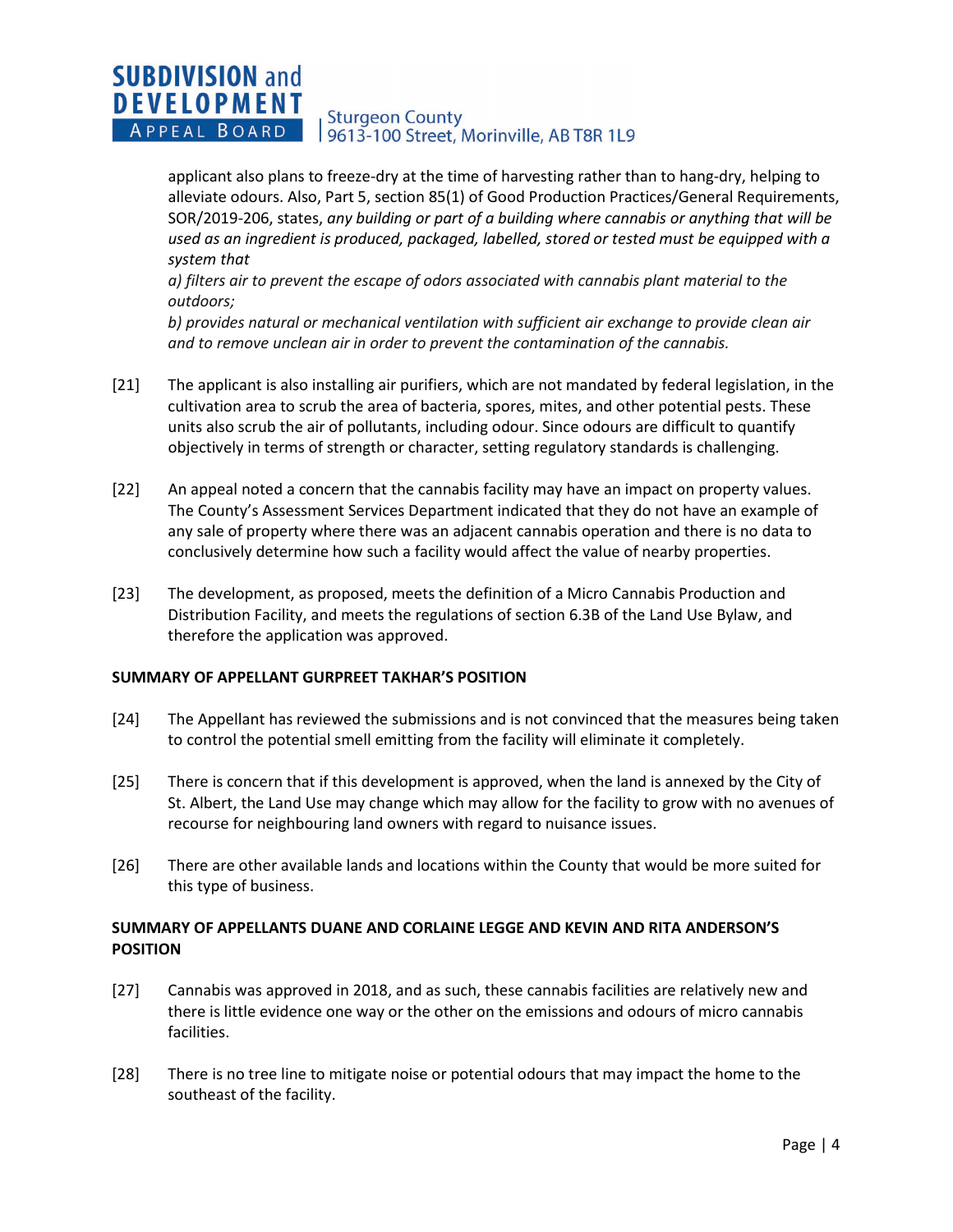- [29] The facility may decrease neighbouring property values.
- [30] The facility will not bring a positive effect to the area and should not be in close proximity to a city. There are other, more appropriate locations for a micro cannabis facility within the County.
- [31] There is a second access to the property that has not been considered and this poses a security concern.
- [32] This development will not bring a single benefit to adjacent landowners.
- [33] Cannabis production requires significant water consumption and the impacts of water usage have not been considered.

### **SUMMARY OF APPLICANT'S POSITION**

- [34] This industry is federally regulated, and the product is considered to be agricultural.
- [35] The Applicant empathizes with the concerns of odour but does not believe the smell will travel to surrounding properties without first dissipating in the air.
- [36] The Applicant has installed carbon and HEPA filters that will clean the air every minute along with purifiers that scrub away any other contaminants.
- [37] The smell of the product comes from the terpenes of the plant and it does not smell like a burning marijuana cigarette. The smells will change with the strains of the plants, but the Applicant is confident the odours will not leave the building.
- [38] The facility will operate on regular business hours so evening and weekend traffic will not be an issue.

### **DECISION**

**[39] The Board DENIES the appeal, UPHOLDS the decision of the Development Authority made on September 10, 2020 to approve development permit application 305305-20-D0177 with conditions, and APPROVES the development permit with the following conditions as recommended by the Development Authority:**

### **Permit Conditions**

- 1. The existing building, 60ft x l00ft in area, as located, is approved for the purpose of processing and distribution of cannabis, with an annual amount of less than 600 kilograms of dried cannabis, or as otherwise defined by the Cannabis Regulations SOR/2018-144, as amended or replaced.
- 2. The existing building, 80ft x 120ft in area, as located, is approved for the purpose of cultivation of cannabis. The cultivation area with a plant canopy area of less than 200m<sup>2</sup> or as otherwise defined by the Cannabis Regulations SOR/2018-144, as amended or replaced.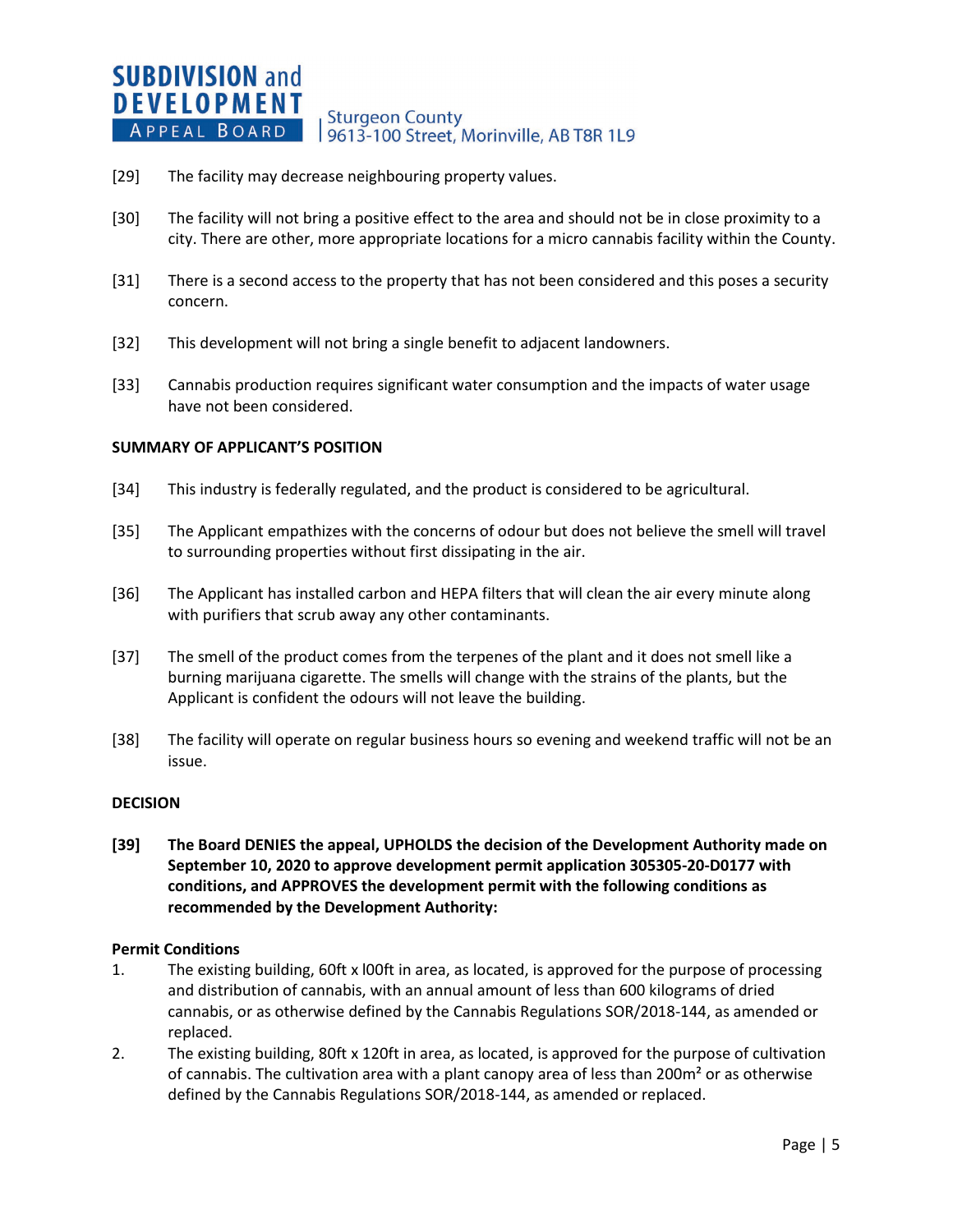- 3. Separate building permits for change of use or to construct interior alterations shall be obtained.
- 4. Separate electrical, gas, plumbing and private sewage permits shall be obtained as required.
- 5. The applicant shall obtain and demonstrate compliance, when required, with all relevant Alberta Gaming, Liquor and Cannabis Commission and Health Canada regulations, and other relevant provincial and federal regulations before operating the facility.
- 6. The number of non-resident employees on site shall not exceed four (4).
- 7. Security of the site shall be in accordance with the security plan, as provided, to prevent unauthorized access.
- 8. Access to the facility shall be utilized by one approach off Range Road 255. This approach shall meet the minimum requirements of Sturgeon County's General Municipal Servicing Standards, to the satisfaction of Engineering Services. Any other existing approach to the property shall be removed or fenced in order to prevent unauthorized access.
- 9. Adequate on-site parking for employees and business-related vehicles shall be provided. On-site parking stalls shall be paved or be a gravel mixture in accordance with Sturgeon County's General Municipal Servicing Standards.
- 10. A Road Use Agreement shall be entered into with County Transportation Services for dust control and road maintenance, if required.
- 11. Solid and liquid wastes generated during production and processing must be stored, managed and disposed of in accordance with relevant legislation.
- 12. All activities related to the use must be located indoors.
- 13. Any exterior storage of goods and materials shall be kept in a clean and orderly manner at all times and shall be screened from roads and adjacent residential uses.
- 14. If the development authorized by this permit is not commenced within 12 months from the date of its issuance, or is not carried out with reasonable diligence, the permit approval ceases and the permit is deemed to be void, unless an extension to this period has previously been granted by the Development Authority.
- 15. Only one micro cannabis production and distribution development shall be permitted per parcel.

## **Advisory Notes**

1. Micro Cannabis Production and Distribution is defined herein, and is either: (a) In the case of a production facility, a cultivation area with a plant canopy area of less than 200m<sup>2</sup> or as otherwise defined by the Cannabis Regulations SOR/2018-144, as amended or replaced.

(b) In the case of a processing and distribution facility, has an annual processing amount of less than 600 kilograms (dried), or as otherwise defined by the Cannabis Regulations SOR/2018-144, as amended or replaced.

- 2. The applicant shall be responsible to ensure that the development complies with any federal or provincial laws/legislation and that all required approvals are obtained.
- 3. Cannabis Retail Sales is neither a permitted nor discretionary use within the AG district.

## **REASONS FOR THE DECISION**

[40] The Board finds that a Cannabis Production and Distribution, Micro is a discretionary use within the Land Use Bylaw.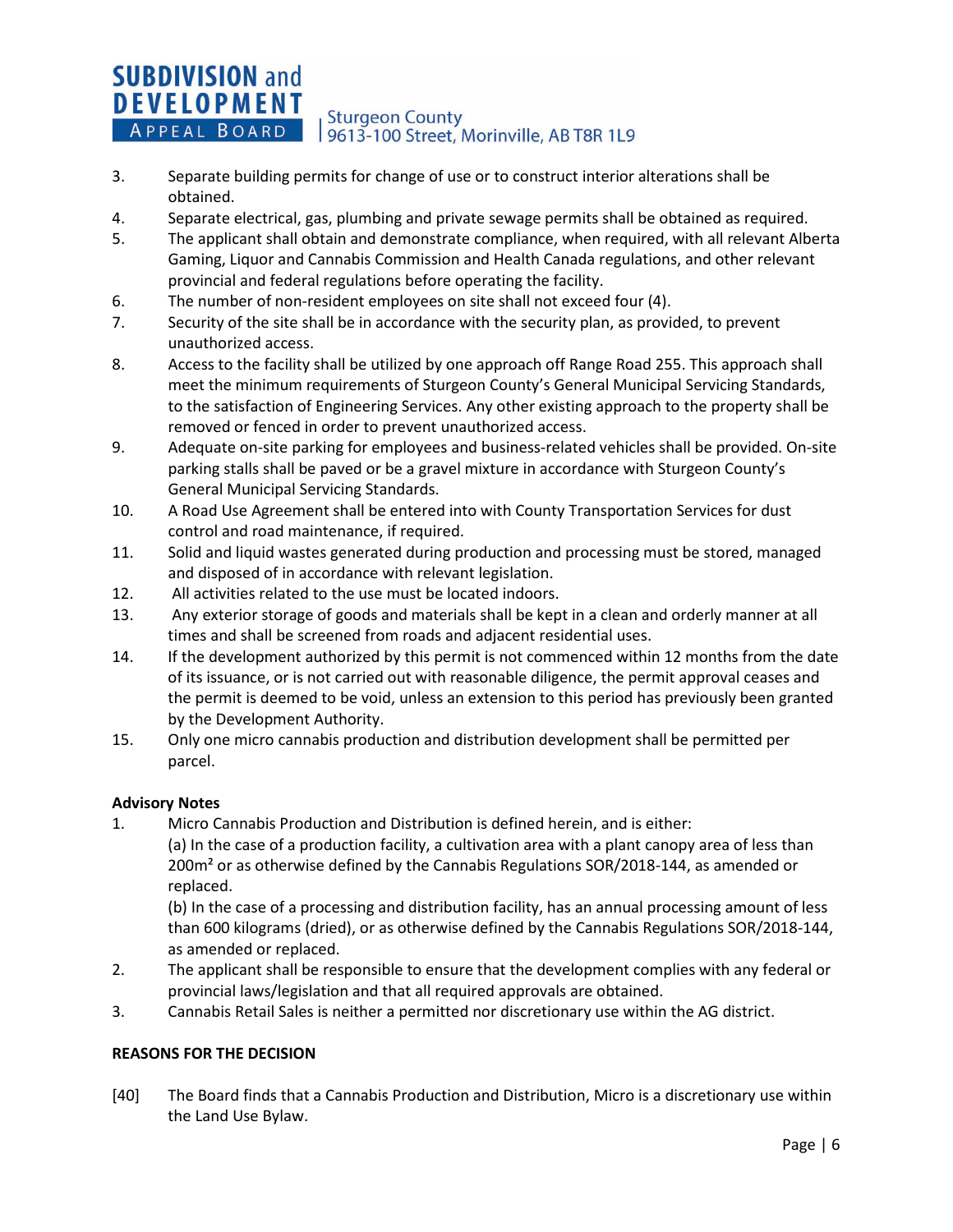- [41] The Appellants raised a concern respecting odours from the proposed facility. The Appellants provided documentary evidence of reports of odours at a cannabis facility south of Edmonton. The cannabis facility in the article provided explains that the facility produces more than 100,000 kilograms of marijuana per year. The proposed facility would produce less than 600 kilograms annually. The Board found that the difference in the magnitude of the development south of Edmonton and the proposed micro facility render the facilities and corresponding emissions incomparable. The Appellants did not provide compelling evidence that the proposed facility would result in emissions as described in the article provided to the Board.
- [42] The Appellants argued that, since cannabis production is a new industry, there is little evidence in the public realm indicating the presence or absence of odours from cannabis micro facilities. The Board finds that the onus is on the Appellants to provide evidence to support their position and that the absence of evidence is not a compelling reason to refuse the application.
- [43] Further, the Development Officer advised that the regulation of odours falls under federal jurisdiction, and that Part 5, section 85(1) of Good Production Practices/General Requirements, SOR/2019-206 regulates air filtration requirements in cannabis production facilities. The Board also heard from the Applicant, who explained that the carbon filters within the vicinity will exchange air approximately every minute, and air purifiers will scrub the air for bacteria, spores, mites, and other contaminants.
- [44] Upon weighing the evidence provided, the Board finds that, with federally-required measures and those measures explained by the Applicant implemented, odours from the facility are not reasonably expected to unduly interfere with the amenities of the neighbourhood.
- [45] The Appellants also raised concern of potential decrease in property values as a result of the proposed development, anecdotally explaining that, all other things being equal, a prospective buyer would prefer to purchase a property that is not located next to a cannabis facility than one that is. The Appellants did not provide any evidence of the impact of the proposed development on property values and the County's Assessment Department did not have information in this regard. Therefore, the Board placed no weight on this argument.
- [46] The Board heard concerns that, as the parcel is within the St. Albert annexation area, approval of this development could invite future industrial uses in the area or result in a future expansion of the existing proposal. The Board notes that the City of St. Albert was consulted on the application and voiced no objection to the proposed development.
- [47] Further, the Board can only consider the application before it, including the proposed location of the facility. Considerations of what the City of St. Albert may do in the future with respect to land redistricting is not something the Board can consider. Also, although recognizing that Sturgeon County is large geographically with a number of other potential parcels for this development farther away from residents and cities, the Board does not have the authority to dictate to an applicant where he should consider locating his business. The Board can only consider the existing application in the context of the proposed location and is not persuaded by, nor can it properly contemplate, the potential future impact of decisions made by the City of St. Albert in the future and therefore placed no weight on this argument.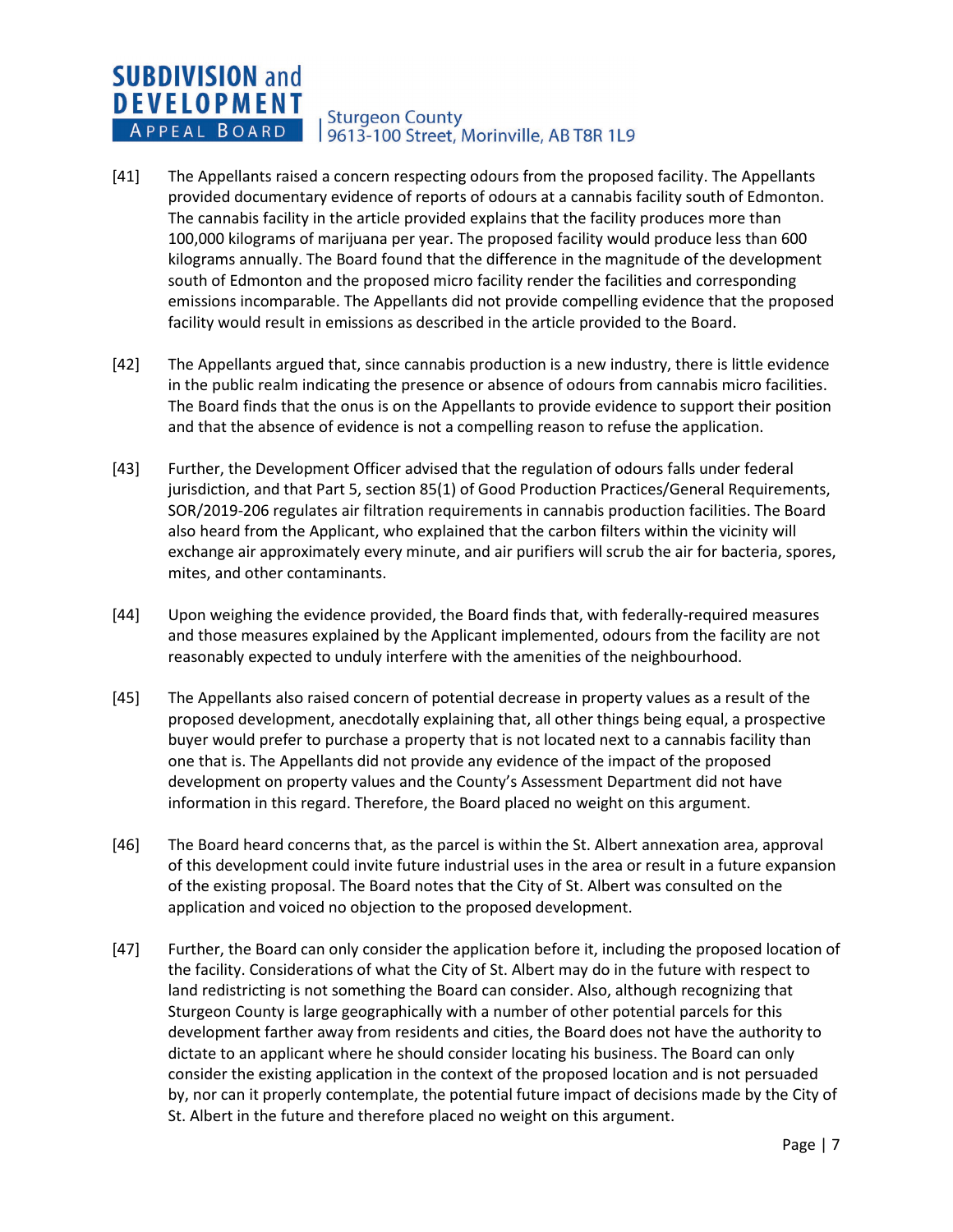- [48] In reviewing the aerial photos of the subject and neighbouring properties, as provided in the Development Officer's presentation, the Board found that the location and condition of the facility, including lighting, would not change and therefore would have no negative impacts on current sight lines of adjacent properties. Therefore, the Board placed no weight on the argument that the proposed development would result in addition floodlights/spotlights in neighbouring homes.
- [49] As the facility would be a production and distribution facility, and not a commercial facility, there would be limited traffic to and from the site, and only during regular work hours. The Board heard no persuasive evidence that the development would cause traffic issues or result in increased criminal activity in the area and therefore placed no weight on this argument.
- [50] The Board finds that the proposed development conforms with the use of Cannabis Production and Distribution, Micro as provided in the Land Use Bylaw and with the provisions of the Municipal Development Plan related to Economic Health by promoting small business.
- [51] For all of these reasons, the Board has decided to deny the appeal, uphold the decision of the Development Authority, and approve the development permit with the conditions noted above.

Dated at the Town of Morinville, in the Province of Alberta, this 2<sup>nd</sup> day of November, 2020.

SUBDIVISION AND DEVELOPMENT APPEAL BOARD Sturgeon County

\_\_\_\_\_\_\_\_\_\_\_\_\_\_\_\_\_\_\_\_\_\_\_\_\_\_\_\_\_\_\_\_\_\_\_\_\_\_\_\_

Bush

Julius Buski, Chair

*Pursuant to Section 688(1)(a) of the Municipal Government Act (MGA), an appeal of a decision of the Subdivision and Development Appeal Board lies with the Alberta Court of Appeal on a matter of law or jurisdiction. In accordance with Section 688(2)(a), if a decision is being considered, an application for permission to appeal must be filed and served within 30 days after the issuance of the decision and, notice of the application for permission must be provided to the Subdivision and Development Appeal Board and in accordance with Section 688(2)(b), any other persons that the judge directs.*